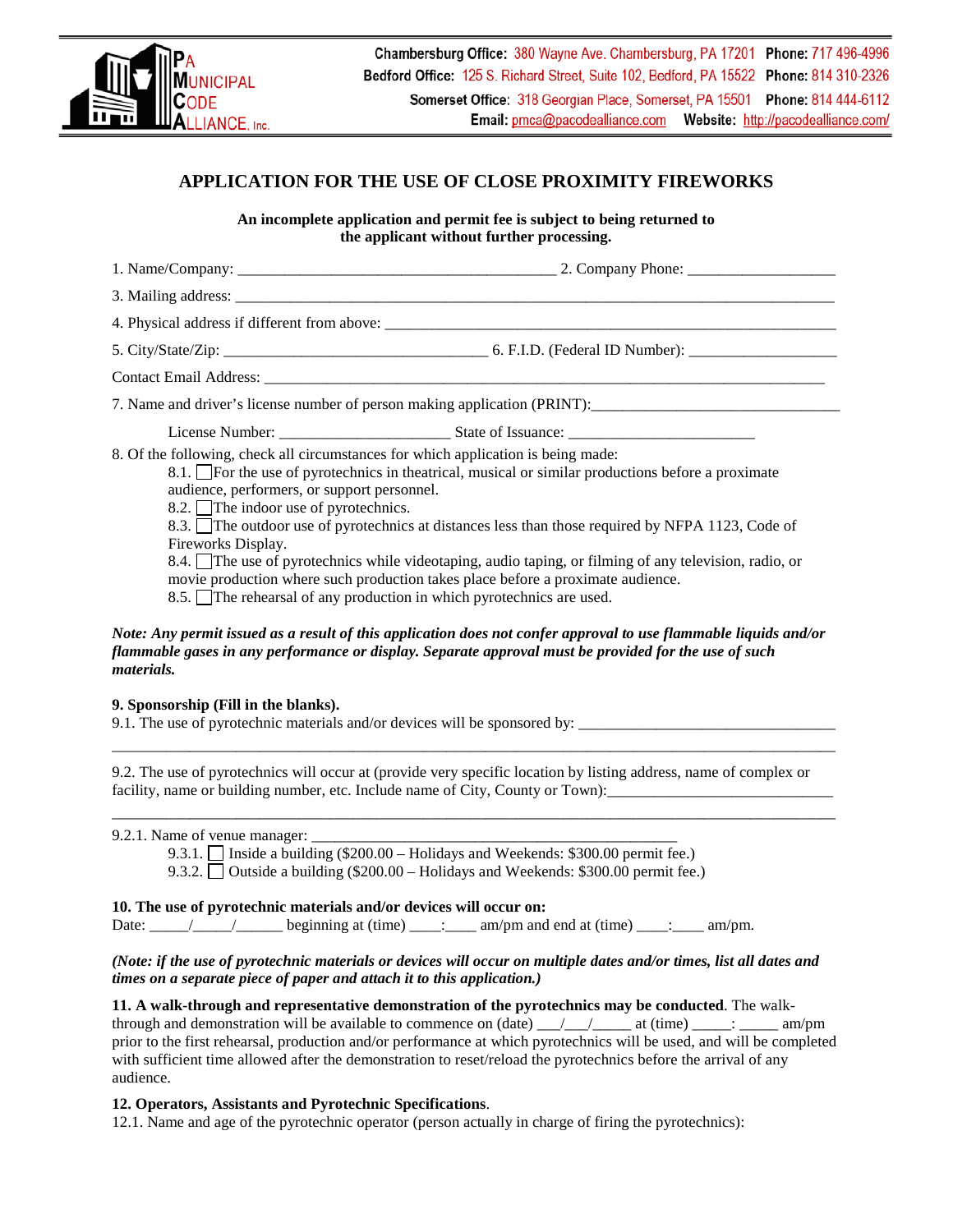12.2. List of any qualifications/credentials the operator may possess or is willing to offer:

12.3. The pyrotechnic experience of the operator can be evidenced by having fired (check one in each column):

| Number of shows fired: During a period covering:                                                                                                                                                                                             |
|----------------------------------------------------------------------------------------------------------------------------------------------------------------------------------------------------------------------------------------------|
| $\begin{array}{ c c c c }\n\hline\n1-5 \text{ shows} & \quad \text{I} - 6 \text{ months} \\ \hline\n6-10 \text{ shows} & \quad \text{I} - 12 \text{ months} \\ \hline\n11-20 \text{ shows} & \quad \text{I} 3-24 \text{ month}\n\end{array}$ |
|                                                                                                                                                                                                                                              |
| $\Box$ 13 – 24 months                                                                                                                                                                                                                        |
| Over 20 shows<br>$\Box$ Over 24 months                                                                                                                                                                                                       |
|                                                                                                                                                                                                                                              |
| 12.4. Name and ages of all assistants who will be present (attach additional pages as needed):                                                                                                                                               |
|                                                                                                                                                                                                                                              |
|                                                                                                                                                                                                                                              |
|                                                                                                                                                                                                                                              |
|                                                                                                                                                                                                                                              |
| 12.5. List the number and types of pyrotechnic devices or materials to be used (Attach additional pages as needed):                                                                                                                          |
|                                                                                                                                                                                                                                              |
|                                                                                                                                                                                                                                              |
| Date of firing:                                                                                                                                                                                                                              |
|                                                                                                                                                                                                                                              |
| Age:                                                                                                                                                                                                                                         |
|                                                                                                                                                                                                                                              |
|                                                                                                                                                                                                                                              |
| 13. Additional Attachments (Check off as applicable).                                                                                                                                                                                        |
| The following items are to be provided as attachments to this application.                                                                                                                                                                   |
| 13.1. $\Box$ A diagram of the grounds or facilities where the production is to be held.                                                                                                                                                      |
| The diagram is to show:                                                                                                                                                                                                                      |
| 13.1.1. $\Box$ the point at which the pyrotechnic devices are to be positioned and fired,                                                                                                                                                    |
| 13.1.2. $\Box$ the fallout radius for each pyrotechnic device used in the performance, and                                                                                                                                                   |
| 13.1.3. $\Box$ the lines behind which the audience will be restrained.                                                                                                                                                                       |
| 13.2. The point of on-site assembly of pyrotechnic devices.                                                                                                                                                                                  |
| 13.3. A material safety data sheet (MSDS) for the pyrotechnic material(s) to be used and,                                                                                                                                                    |
| 13.3.1. $\Box$ the name, address and phone number of the manufacturer, and                                                                                                                                                                   |
| 13.3.2. The manufacturer's statement regarding whether the pyrotechnic is intended for indoor use, and                                                                                                                                       |
| Check this box if this item is not applicable to the circumstance.                                                                                                                                                                           |

13.3.3. whether it is to be used with any special considerations or cautions.

13.4. Certification that the set, scenery, rigging materials and material worn by performers are inherently flameretardant or have been treated to achieve flame retardancy.

 $\Box$  check this box if this item is not applicable to the circumstance.

13.5. Proof of a corporate surety bond or a public liability insurance policy in an amount acceptable to the sponsor noted on Line 9.1 and/or venue manage listed on Line 9.2.1.

14. Conditions and acknowledgement (Initials of applicant or "N/A" as applicable).

The applicant is required to review and in the space provided, initial the following requirements of the Borough Of Chambersburg Ordinance and applicable standards. By initialing each item, the applicant acknowledges their review and agreement to comply with the listed requirements. (If the item does not apply to the circumstance, the applicant is to write N/A in place of their initials.)

14.1. \_\_\_\_\_\_\_\_\_\_\_\_\_\_\_\_ when the use of indoor pyrotechnics requires air-handling systems to be disengaged, the applicant will make timely and proper notification to the fire department and a representative of the